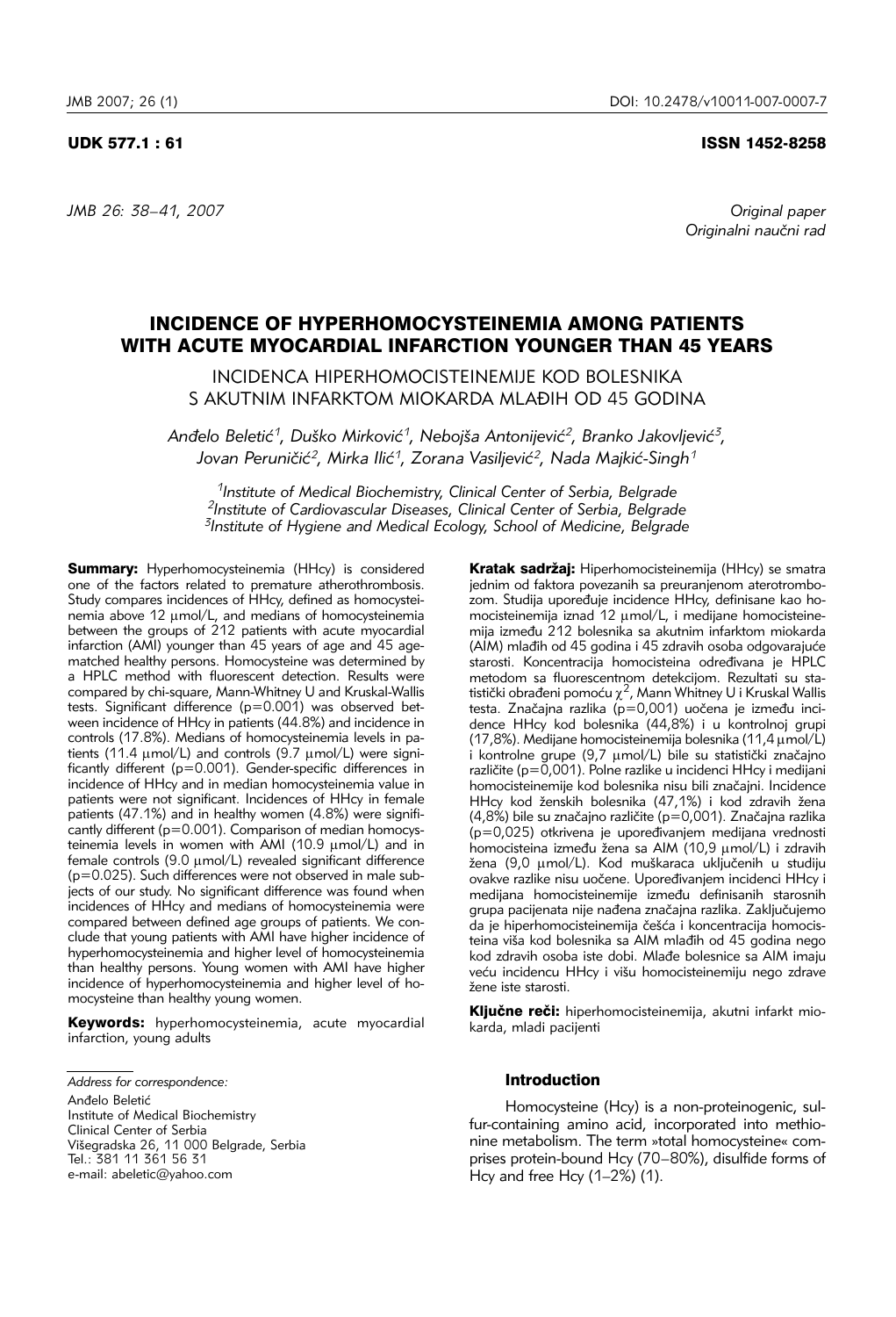Hyperhomocysteinemia (HHcy) is nowadays established as an independent risk factor for cardiovascular disease, which is held responsible for 10% of the total risk (2). Recent prospective and retrospective studies (3–9) demonstrated the association of HHcy with increased risk for coronary artery disease. There is evidence (10–12) to consider hyperhomocysteinemia as one of the factors related to premature atherothrombosis.

The aim of the study was to compare incidences of HHcy and homocysteinemia levels between a group of patients with acute myocardial infarction (AMI) younger than 45 years, and an equivalent control group. Also, the influence of gender and patients' age on the incidence of HHcy and homocysteinemia level was examined.

### Materials and Methods

Study enrolled 212 patients (178 men and 34 women) with AMI younger than 45 years of age whose mean age was 39.7  $\pm$  5.4 years. Patients were divided into three age groups: younger than 30 years (12 male patients, mean age  $24.4 \pm 3.5$  years), 30 to 39 years (62 patients, 54 men and 8 women, mean age  $35.7 \pm 2.7$  years) and 40 to 45 years (138 patients, 112 men and 26 women, mean age 42.7  $\pm$ 1.8 years). No comorbidities which could influence the homocysteine concentration (e.g. renal insufficiency, diabetes mellitus, malignancies) were present in the patients. The control group comprised 45 healthy persons (24 men and 21 women) with no history of coronary heart disease, diabetes mellitus and cerebrovascular diseases. Their mean age was 33.7  $\pm$  5.8 years. Subjects from both groups received no dietary supplementation with vitamin  $B_{12}$ ,  $B_6$  and folate before the collection of blood for Hcy determination.

Blood samples were obtained from patients during the 48 hours after admission, and after 12 hours of overnight fasting from the controls. Total Hcy concentration was determined in serum by an optimised high performance liquid chromatography (HPLC) method with fluorescent detection (13). Hcy concentrations above  $12 \mu$ mol/L were considered as hyperhomocysteinemia.

The significance of differences in HHcy incidence was tested by the chi-square test. The distribution of Hcy concentrations in our study population was non-normal, so the results were expressed as medians (Me) and compared by non-parametric tests (Mann Whitney U-test for comparing medians of patients and controls, and gender subgroups of patients and controls; Kruskal Wallis test when comparing defined age groups of patients). A p-value of less than 0.05 was defined as significant. Statistical analyses were performed using the Statgraphics version 4.2 programme.

# **Results**

HHcy was present in 44.8 % of patients with AMI, which was significantly higher ( $p=0.001$ ) compared to the incidence observed in controls (17.8%), as illustrated in *Figure 1*. The medians of homocysteinemia values in patients (11.4  $\mu$ mol/L) and controls (9.7  $\mu$ mol/L) were significantly different (p=0.001).

HHcy was present with significantly higher (p=0.033) incidence in healthy men (29.2%) than in healthy women (4.8%). Difference in the incidence of HHcy between male (44.4%) and female (47.1%) patients was not significant. *Figure 2* illustrates the diffe-



Figure 1 Comparison of incidence of HHcy among patients and controls (statistically significant difference;  $p=0.001$ ).



Figure 2 Difference in incidences of HHcy in patients and controls according to gender. Difference is statistically significant between healthy men and healthy women ( $p=0.001$ ), while no significance is observed when comparing male and female patients (p>0.05).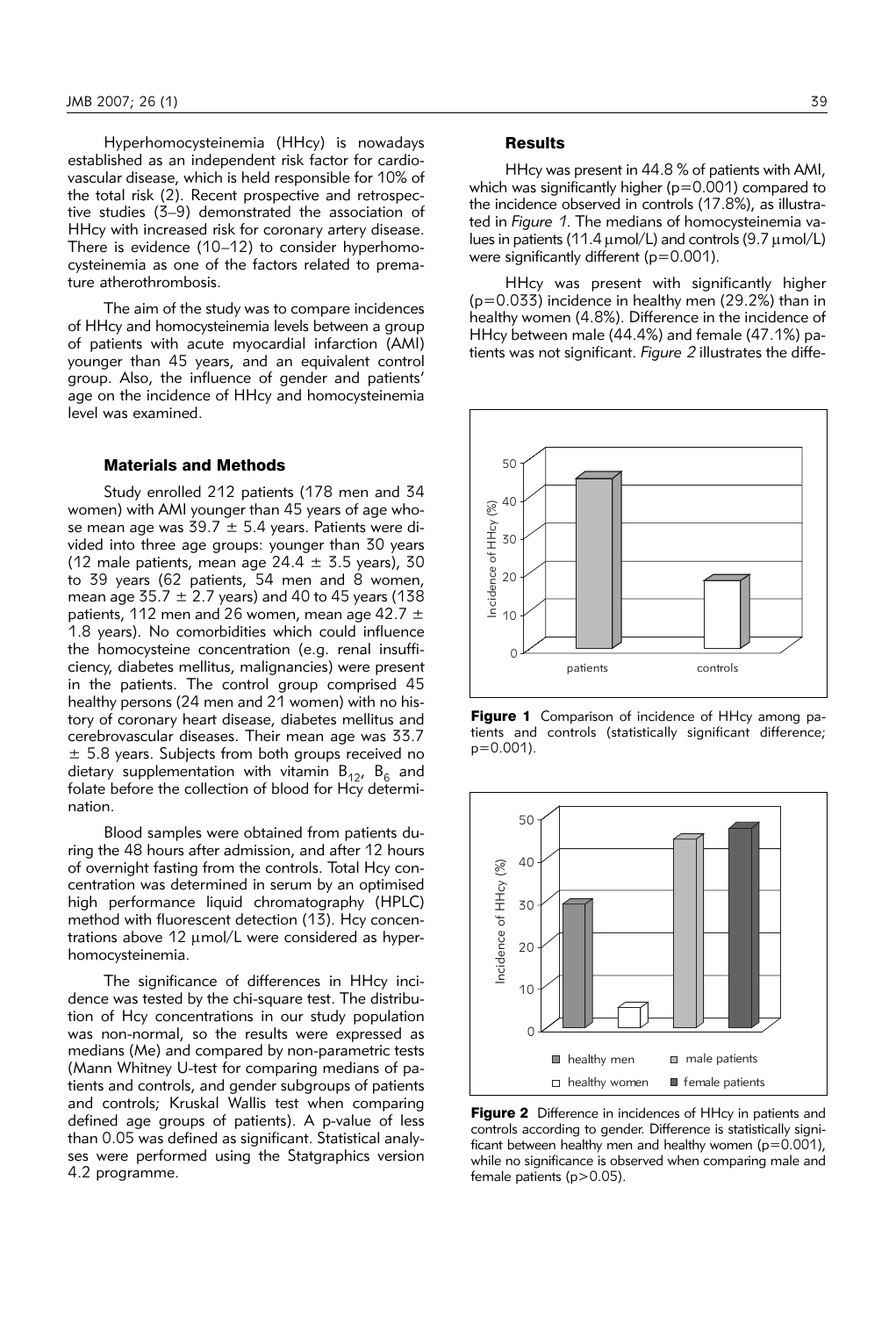rence in incidences of HHcy in patients and controls according to gender. The difference between median homocysteinemia values in healthy men (10.5  $\mu$ mol/L) and in healthy women (8.6  $\mu$ mol/L) was significant (p=0.004), while no significant difference was observed between medians of homocysteinemia levels in male (11.4  $\mu$ mol/L) and female (10.9  $\mu$ mol/L) patients.

Comparison of the incidence of HHcy in women with AMI (47.1%) and in healthy women (4.8%) revealed significant difference (p=0.001). Accordingly, the difference between medians of homocysteinemia in healthy women (9.0  $\mu$ mol/L) and in female patients (10.9  $\mu$ mol/L) was found to be significant. No significant differences were observed when incidences of HHcy and medians of homocysteinemia levels were compared between male patients and healthy young men.

Patients younger than 30 years had an incidence of HHcy of 41.7% and median homocysteine level 10.5  $\mu$ mol/L. HHcy was present in 40.3% of patients whose age was between 30 and 39 years, while their median homocysteine concentration was  $10.7 \mu$ mol/L. In the group of our patients older than 40 years median homocysteinemia was  $11.5 \mu$ mol/L and HHcy was present with an incidence of 47.1%. No significant differences were found when incidences of HHcy and medians of homocysteine concentration were compared between the defined age groups of patients.

# **Discussion**

First studies indicating the relationship between HHcy and thrombo-occlusive vascular changes were conducted on groups of young adults (1). The investigation of etiopathogenesis for AIM in young adults is a relatively challenging task because traditional risk factors (e. g. diabetes mellitus, hypertension, hyperlipoproteinemia) have a considerably lower incidence in their population than in older persons. According to the results of some studies (10–12), one of the new factors responsible for premature atherothrombosis might be hyperhomocysteinemia.

Cut-off value for hyperhomocysteinemia was set at 12  $\mu$ mol/L, according to recent suggestions that the previous upper reference limit of  $15 \mu$ mol/L might be unappropriately high (2). For most European populations, it is recommended to maintain a homocysteinemia value of less than  $10 \mu$ mol/L. Homocysteine concentrations between 10 and 12  $\mu$  mol/L are considered tolerable, while homocysteinemia in range from 12 to 15  $\mu$ mol/L represents a borderline for hyperhomocysteinemia (2). Results of the Framingham study (2) revealed an onset of increase in cardiovascular risk in subjects with homocysteinemia of 11.4 mmol/L, and some authors (14) reported a double increase of risk for vascular damage associated with a homocysteinemia value of  $10.2 \mu$ mol/L.

Results of this study point to a significantly higher incidence of HHcy in patients with acute myocardial infarction younger than 45 years than in persons from the equivalent control group. Some studies (2) previously reported significant prevalence of HHcy (20–40%) in patients with coronary disease. The presence of HHcy is associated with faster progression of coronary plaque (16) and higher probability for recurrent cardiovascular events (6, 9). In myocardial infarction, HHcy is considered a predictive factor of mortality, independent of other predictive factors (4, 17, 18).

According to the results of our study, it can be stated that young patients with AMI have significantly higher levels of homocysteinemia when compared to healthy persons. Results of a large cohort study, conducted in Norway (19), demonstrated that an elevation in homocysteinemia value of 4 umol/L increases by 1.4 times the relative risk for coronary heart disease. Our results, evaluated in sense of such findings, strengthen the hypothesis that hyperhomocysteinemia has a very significant role in the development of AMI in young adults.

In the control group, men had a higher incidence of HHcy and higher homocysteine values than women, while gender had no influence on the incidence of HHcy and homocysteinemia values in the group of patients. Literature data state that men have 21–25% higher Hcy concentrations than women (1, 9), what is in accordance with the finding in our control group that healthy men had 18.1% higher homocysteine concentrations than healthy women. Possible explanation for the absence of difference in homocysteine levels between male and female patients is that female patients also have high levels of homocysteinemia because hyperhomocysteinemia has a significant role in the etiopathogenesis of AMI in both genders.

There is a significant difference in homocysteinemia between healthy women and women with AIM, which cannot be observed if we compare homocysteine concentrations between healthy men and men with AIM. The difference between healthy women and women with AIM reached the level of statistical significance, because the median of homocysteinemia is significantly lower in healthy women than in healthy men, while in male subjects such difference can be described as a trend without statistical significance.

Our study offers the finding that age has no influence on the incidence of HHcy and the homocysteinemia level in young patients with AMI. Literature data (1) suggest that homocysteine concentration increases with age. Our finding may be explained by two facts. The generally mentioned age at which Hcy concentration starts to increase is 50 years (1), and all our subjects are younger. Also, we should consider that our age subgroups have a relatively small span to observe age-induced differences.